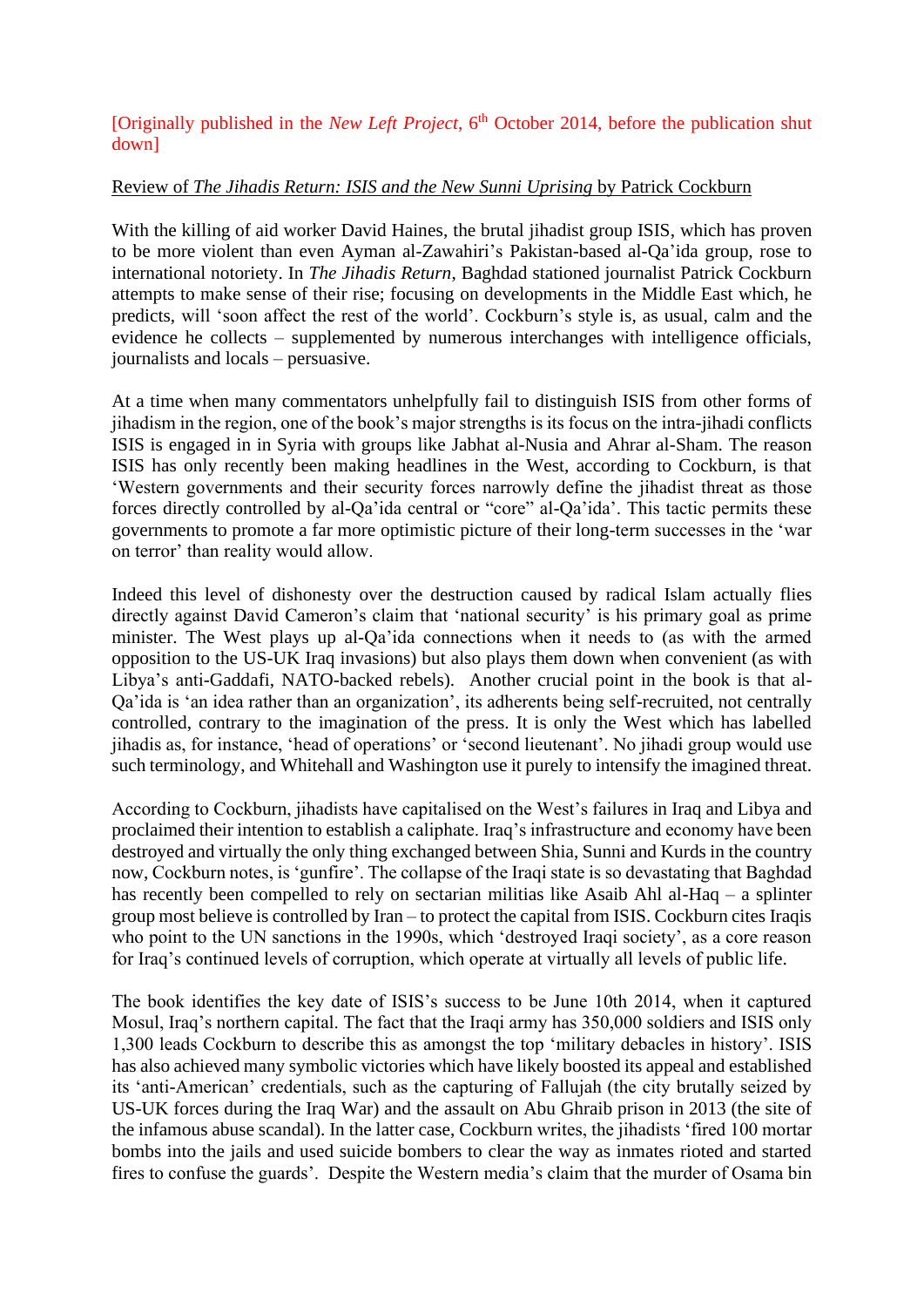Laden in 2011 dealt critical damage to private terrorist organisations, Cockburn points out that the greatest successes of al-Qa'ida-type groups have been in the past three years: ISIS's capturing of Fallujah, the Mosul Dam and Raqqa in eastern Syria.

Whilst Western largesse to the Syrian opposition failed to oust Assad, it is nevertheless succeeding in destabilising Iraq. Taking the post-9/11 wars in Afghanistan, Iraq, Libya and Syria, Cockburn notes that 'the involvement of the West exacerbated existing differences and pushed hostile parties towards civil war'. Cockburn's most optimistic prediction for Syria and Iraq is that they will be faced with years of civil war, whilst any potential break up of these countries will likely be similar to the 1947 partition of India, with bloodshed being the primary determiner of state boundaries.

The book briefly sketches how ISIS have effected what some – mainly on the right – are calling Cold War II. The tension between Moscow and the West has grown considerably since Libya 2011, and more recently Ukraine 2014; whilst across the Middle East there is a stand-off between the US, Saudi Arabia and the Sunni states on one side, and Iran, Iraq and the Lebanese Shia on the other. This is in turn sustained by the Sunni-Alawite struggle in Syria, which grew out of the initial popular revolt in 2011. ISIS, then, currently has a special place as one of the focal points around which the region's larger conflicts – Sunni-Alawite, feeding into Shia-Sunni, feeding into Moscow-West – are oriented. Despite Obama's pledge to 'eradicate' the 'cancer' of ISIS, in June the president asked Congress for \$500m to equip members of the Syrian opposition to fight the jihadists, ignoring the intimidating and controlling presence ISIS have amongst the Syrian opposition, with many weapons and supplies ultimately falling into their hands. This is one of the reasons Cockburn concludes that 'there is no dividing wall between [ISIS] and America's supposedly moderate opposition allies'. Meanwhile, Wahhabism, the official ideology of the Saudi state, is infiltrating mainstream Sunni Islam, boosted by Saudi Arabia's funding of mosques and preachers, with 'dire consequences for all'.

The later chapters of the book stress that 'until the United States and its allies in the West recognize that [Saudi Arabia and Pakistan] are key in promoting Islamic extremism, little real progress will be made in the battle to isolate the jihadists'. '[T]wenty-eight pages of the 9/11 Commission Report about the relationship between the attackers and Saudi Arabia,' Cockburn notes 'were cut and never published, despite a promise by President Obama to do so, on the grounds of national security'. Of course the US *does* realise how key these states are to spreading the influence of jihadism, but prioritises oil revenues and strategic partnerships above human life, as has long been the case.

Cockburn spends the final chapter of *The Jihadis Return* arguing that, instead of pledging allegiance to Riyadh and its funding of extremists, the West should promote nationalism, since 'intervention in Iraq in 2003 and Libya in 2011 turned out to be very similar to imperial takeovers in the 19th century', with the 'absurd talk of "nation-building" to be carried out or assisted by foreign powers, which clearly had their own interests in mind'. For all its flaws, without nationalism, Cockburn argues, 'states lack an ideology that enables them to compete as a focus of loyalty with religious sects or ethnic groups'. But since 2003, Iraqi nationalism has been fraught with sectarianism, and Cockburn's promotion of nationalism seems in many ways short-sighted: Shiites welcomed the Bahraini uprisings in Pearl Square and denounced the Syrian opposition, whilst the Sunni position was the polar opposite. The prominent secular block Iraqiya List crucially does not have the backing of the US, with the Whitehouse not wanting to anger the Shiite majority.